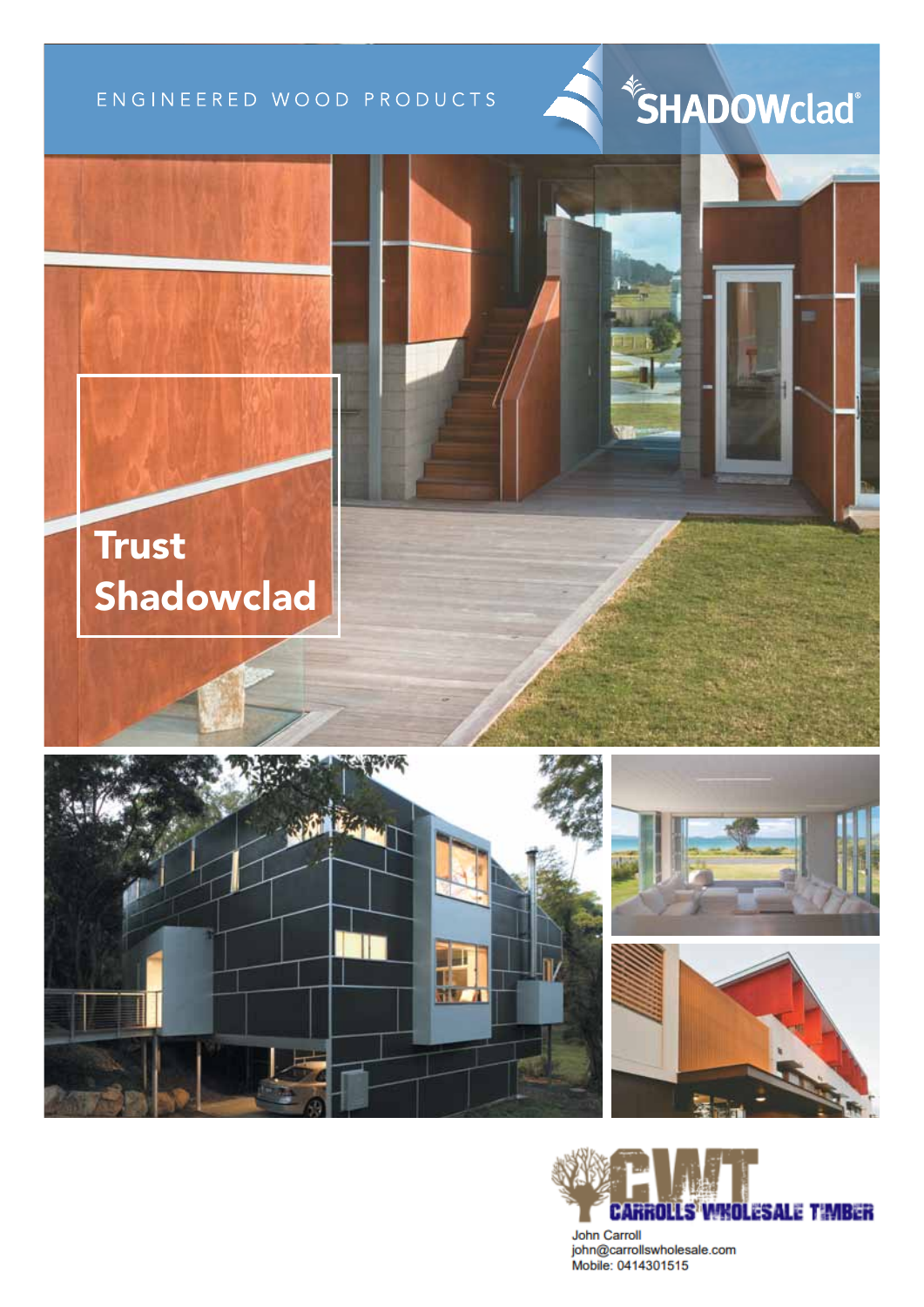# **SHADOWclad**®



## Trust SHADOWclad

Trust SHADOWclad® is a sustainable, stylish and versatile plywood cladding. Trust its textured or grooved appearance for both outdoor and indoor applications. Whether your project is residential or commercial, SHADOWclad offers a cost effective alternative to standard wall cladding. Trust SHADOWclad will not only do the job but do it well.







## **Benefits**

- Easy to use lightweight and easy to handle on-site; plus no special tools required for installation
- Cost effective saves on labour and paint costs with preprimed finish
- Design flexibility can be used on curved applications; dual cladding and bracing as well as internal lining
- Durable performance H3 treated against fungal and termite attack
- Environmentally sustainable available FSC 'Chain of Custody' certified upon request for Green Star credits



Primed (beige) Natural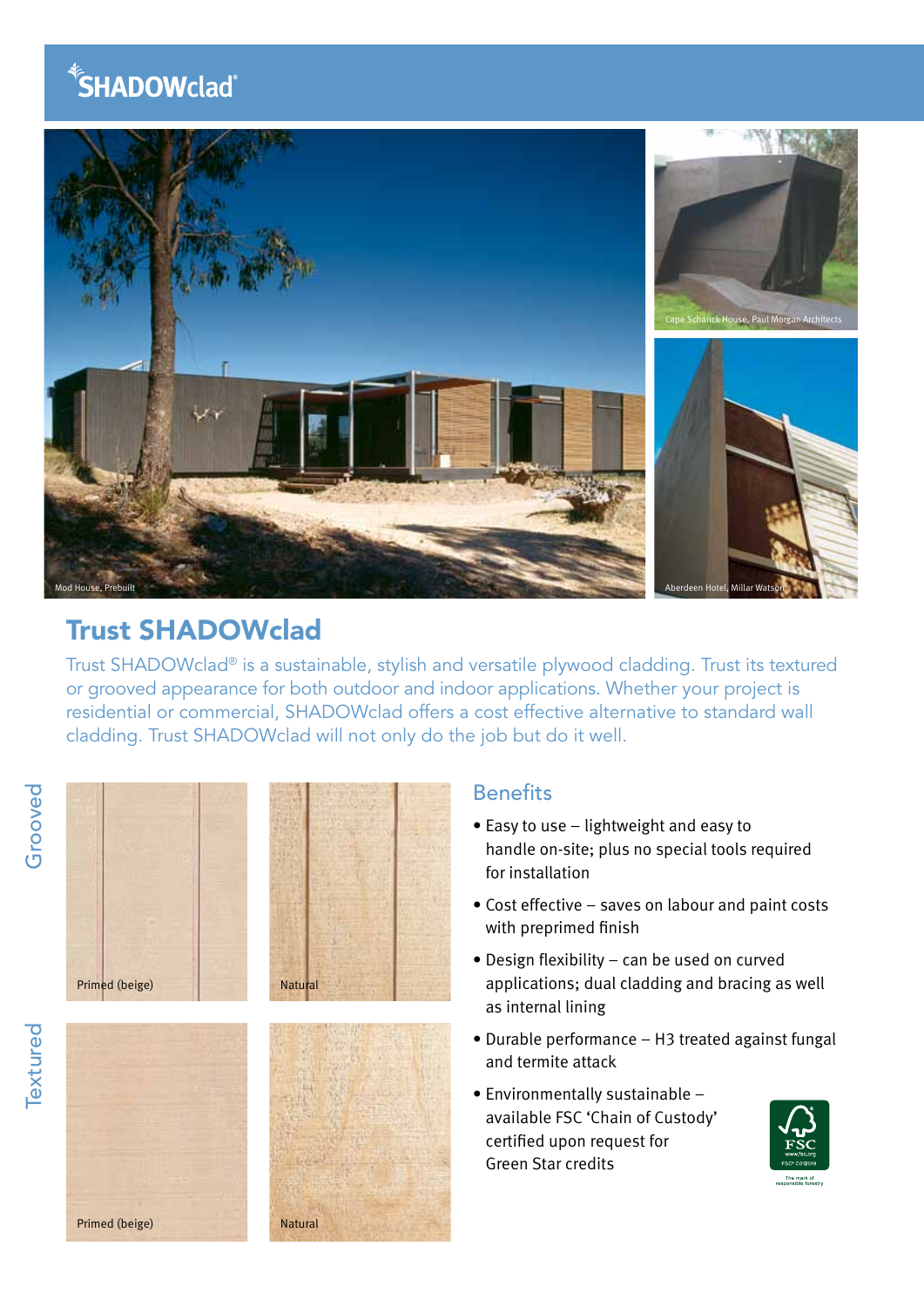

1 Project: Blues Point Hotel Architects: Carterwilliamson Product: SHADOWclad Grooved 2 Project: National Environment Centre Architects: Lindsay + Kerry Clare Product: SHADOWclad Texture

3 Project: Hamilton Island Yacht Club Villas Design: Walter Barda Design Product: SHADOWclad Grooved

4 Project: Sunshine Coast University Library Architects: Lawrence Nield + John Mainwaring Product: SHADOWclad Texture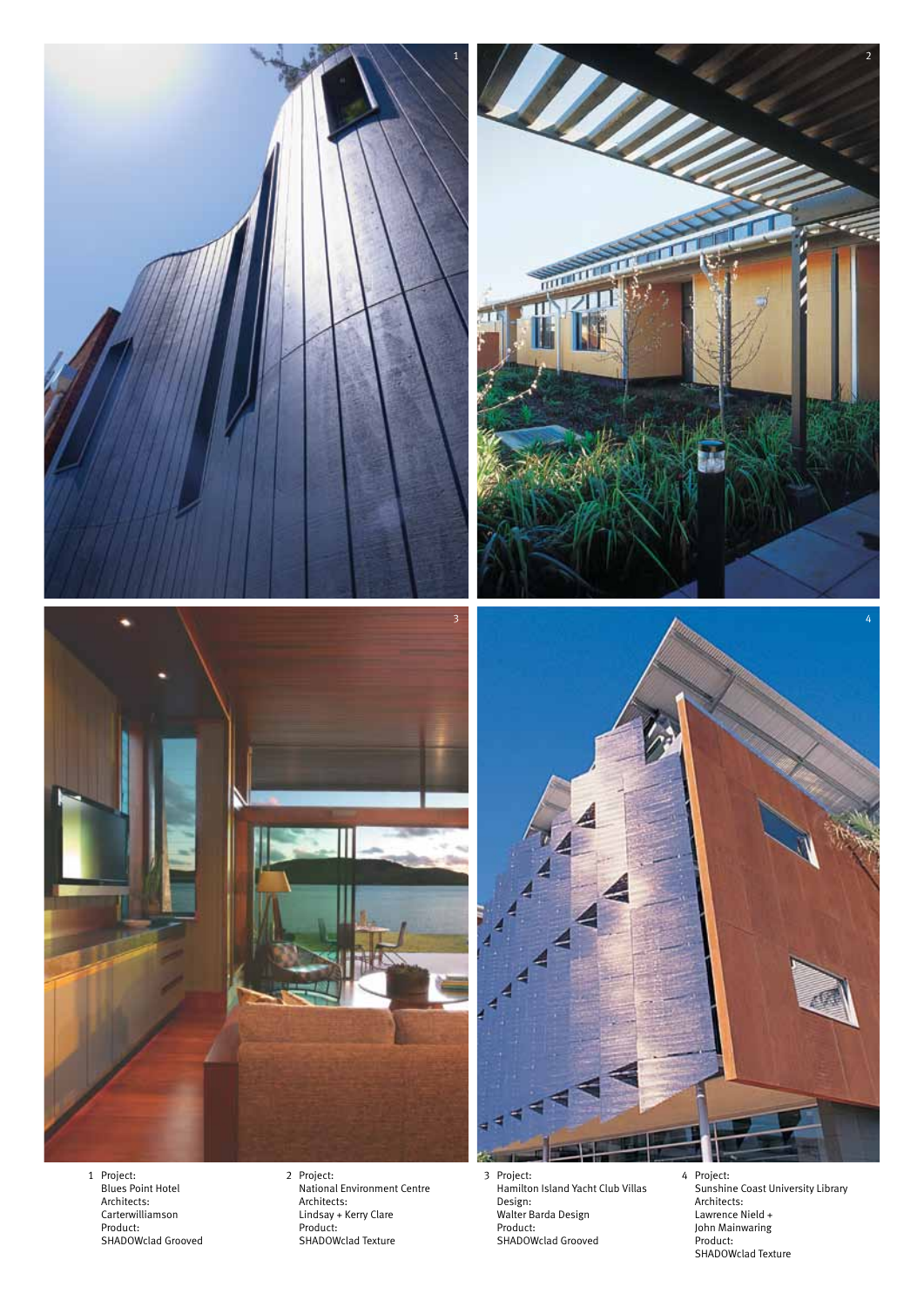## Product and purpose

SHADOWclad is a 12 mm thick wall cladding available in sheets of coverage 1200 mm width and lengths of 2440 or 2745 mm and a shiplap weathergroove joint on the long edge of each sheet. The surface has a rough band sawn texture and is available with or without vertical grooves at 150 mm centres.

SHADOWcladis available in a proprietary preprimed, powder coated finish for painting or in an unprimed natural surface for staining. The aesthetic properties of SHADOWclad make it suitable for both exterior and interior applications.

SHADOWclad is treated to H3 with a clear, non corrosive Light Organic Solvent Preservative (LOSP). This treatment protects the surface against rot and insect infestation. It can also be used for structural bracing when fixed directly to framing† . SHADOWclad is manufactured from legally harvested plantation grown Radiata pine (FSC).

## SHADOWclad product range

| <b>Description</b>     | <b>Textured</b>                    | Grooved                                 |
|------------------------|------------------------------------|-----------------------------------------|
| Finish                 | Natural or Primed                  | Natural or Primed                       |
| Sheet Length           | 2440, 2745 mm                      | 2440, 2745 mm                           |
| Width                  | 1216 mm                            | 1216 mm                                 |
| Length/Width Tolerance | $+/- 1$ mm                         | $+/- 1$ mm                              |
| Weight $Kg/m^2$        | 7                                  | 7                                       |
| Grooves                | N/A                                | 9 mm wide, 5 mm deep,<br>150 mm centres |
| Edge Profile           | Shiplap with Weathergrooves        | Shiplap with Weathergrooves             |
| Treatment              | H3 (AZOLE) LOSP Clear <sup>^</sup> | H3 (AZOLE) LOSP Clear <sup>^</sup>      |
| R-Value                | 2 <sup>5</sup>                     | 2ş                                      |



Textured

† Bracing capacity depends on the wind zones and nail patterns.

Untreated product is also available made to order. § Total cavity value assumes 10 mm plasterboard lining, bulk insulation R 1.5 m, cavity width, reflective foil lining.

## SHADOWclad flashings

Natural anodized aluminium flashings, as illustrated below, are available for corners and horizontal joints. The flashings are profiled to ensure weather seal protection and compliment the look and feel of SHADOWclad. SHADOWclad accessories include 3.6 m Horizontal 'Z', 2440 mm and 2745 mm Internal 90° angle and Internal 'W' 90° angle and an External 90° box angle (15 x 15 mm, 25 x 25 mm). For professional technical advice contact a qualified Carter Holt Harvey representative or visit www.shadowclad.com.au and download a copy of the Installation Guide.



## Installation Tips

Grooved

- Sheets should be aired 5 days prior to painting to dissipate LOSP treatment
- Seal all cut edges with a preservative such as PROTIM® LOSP. Laps and edges should be sealed with primer
- Allow 2-3 mm between the vertical sheet joints and corner joints
- Allow a gap of 5 mm between the bottom of the sheet and flashings for frame movement and drainage
- Fasten all edges at 150 mm centres and 7 mm from sheet edges
- Fasten to intermediate studs and nogs at 300 mm centres
- Do not nail in the bottom of the groove of the grooved panels
- Do not nail through the shiplap profile
- Extreme climate areas may require additional top coats - see paint manufacturers instructions for more information

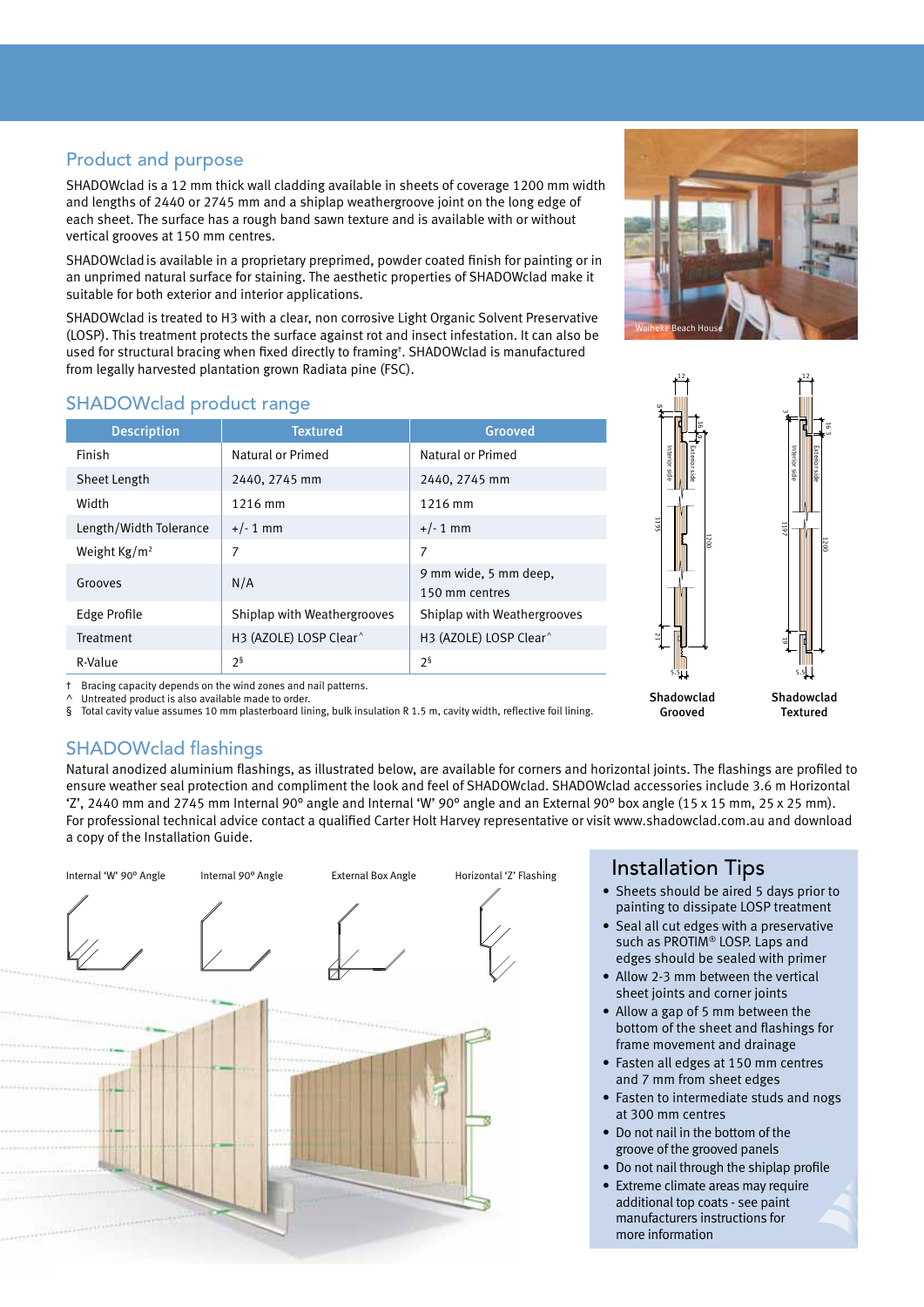#### Taubmans Endure Exterior Paint System For use over primed Grooved or Textured SHADOWclad



A 15 year Taubmans warranty will apply when prepared and painted in accordance with Taubmans paint specifications. For a complete colour palette contact Taubmans 131 686 or visit www.specif-i.com.au

#### Boscote Cladcoat Semi-transparent Coating System For use over natural Grooved or Textured SHADOWclad



#44 Weathered Cedar #50 Horizon Grey #74 Eggplant #32 Midnight #62 Coal

#### Preparation

Prior to painting, ensure that the surface is clean, dry and free from dust, oil and grease. We recommend painting within 3 months of installation or external exposure. Sheets should be aired 5 days prior to painting to dissipate LOSP. Avoid working in direct sun. Dark paint colours can cause the cladding surface to distort in very hot, direct sunlight.

#### Primed SHADOWclad

SHADOWcladis available in a proprietary preprimed, powder coated finish for painting or in an unprimed natural surface for staining.

Unlike liquid primers, the powder coating process prepares the surface with a continuous film across all edges, over the shiplap and enrobes the surface fibres.

Primed SHADOWclad improves top coat application rates, saving you time and money. Top coat application rates are  $14 \text{ m}^2$ per litre.

For best results when painting on primed SHADOWclad, use high quality paints such as Taubmans Endure Exterior Low Sheen (D181) or Taubmans Endure Exterior Matt (D180) with a brush or roller. Gloss finishes are not recommended. Boscote Cladcoat film forming coating system also provides outstanding UV resistance and protection against cracking and peeling.

#### Natural SHADOWclad

Natural SHADOWclad can be primed and top coated with all good quality coatings to give a semi transparent finish. On Natural SHADOWclad we recommend 1 coat of Taubmans 3 in 1 Primer Sealer Undercoat or similar system. Top coat with 2 coats of Taubmans Endure Exterior Low Sheen or Matt exterior acrylic for a long lasting finish with a 15 year Taubmans warranty. See pack for details.

In high exposure areas, we recommend 1 coat of Boscote Prime All UV transparent primer containing a fungicide for protection against mould for up to 12 weeks prior to top coating with additional UV protection. Top coat with Boscote Cladcoat semi-transparent acrylic system providing protection against cracking and peeling.

SHADOWclad can also be stained with Cabot's or Intergrain exterior stains and Dulux Acrylic Primer Undercoat and top coat with Dulux Weathershield X10.

Note: For best results follow paint manufacturers' instructions.

are as close as possible to actual paint colours. Due to limitations of the printing process Note: Colours shown are as close as possible to actual paint colours. Due to limitations of the printing process, Colours shown are as close as possible to actual paint colours. Due t<br>photographic and printed images may not represent the true colour. photographic and printed images may not represent the true colour. Note:

For a complete colour palette contact Bostik 1300 723 522 or visit www.boscote.com.au